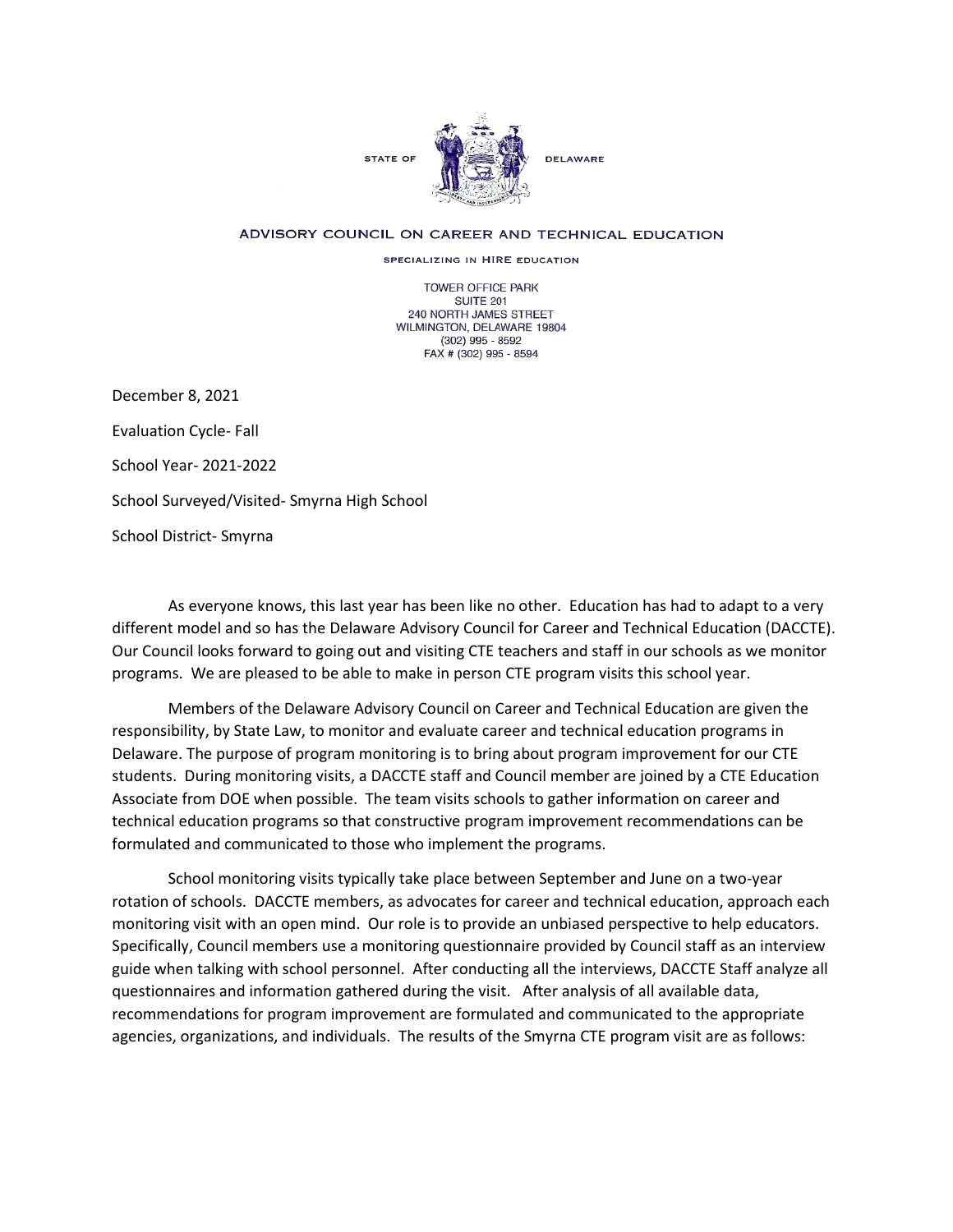• 11 teachers were interviewed, and 14 surveys were completed. 19 unduplicated contacts.

| Survey/Interview<br>Question   | Data shows<br>this area is<br>being met | Data shows<br>this area<br>needs more<br>focus | Data is<br>inconclusive | <b>Notes</b>      |
|--------------------------------|-----------------------------------------|------------------------------------------------|-------------------------|-------------------|
| Pathways have                  |                                         |                                                |                         |                   |
| sequenced courses              |                                         |                                                |                         |                   |
| Pathways are approved          |                                         |                                                |                         |                   |
| through DOE                    |                                         |                                                |                         |                   |
| English, Math, Science,        |                                         |                                                |                         |                   |
| Social Studies Integration     |                                         |                                                |                         |                   |
| into CTE coursework            |                                         |                                                |                         |                   |
| <b>Facilities</b>              |                                         |                                                |                         |                   |
| <b>Instructional Supplies</b>  |                                         |                                                |                         |                   |
| and Materials                  |                                         |                                                |                         |                   |
| <b>Instructional Equipment</b> |                                         |                                                |                         |                   |
| and Technical Support          |                                         |                                                |                         |                   |
| Advisory Committee in          |                                         |                                                |                         |                   |
| place and supporting CTE       |                                         |                                                |                         |                   |
| programs                       |                                         |                                                |                         |                   |
| CTSO available and             |                                         |                                                |                         |                   |
| participating in Local,        |                                         |                                                |                         |                   |
| State, Regional, and           |                                         |                                                |                         |                   |
| <b>National Level</b>          |                                         |                                                |                         |                   |
| <b>Work-Based Learning</b>     |                                         |                                                |                         | <b>WBL staff</b>  |
| Opportunities                  |                                         |                                                |                         | member            |
| Pathways prepare               |                                         |                                                |                         |                   |
| students for entry level       |                                         |                                                |                         |                   |
| positions after HS             |                                         |                                                |                         |                   |
| (credentialing, etc.)          |                                         |                                                |                         |                   |
| Career Pathway                 |                                         |                                                |                         |                   |
| <b>Selection Process</b>       |                                         |                                                |                         |                   |
| <b>Education Plans contain</b> |                                         |                                                |                         | Surveys report    |
| Career Pathways                |                                         |                                                |                         | mostly unknown    |
| Programs receive               |                                         |                                                |                         | Many staff report |
| Federal/State funding          |                                         |                                                |                         | unknown funding   |
| (Perkins/509)                  |                                         |                                                |                         | amounts           |
| <b>Budget</b>                  |                                         |                                                |                         |                   |
| Availability/Development       |                                         |                                                |                         |                   |
| 3 Year Budget/Long             |                                         |                                                |                         |                   |
| <b>Terms Planning</b>          |                                         |                                                |                         |                   |
| Demographics of                |                                         |                                                |                         |                   |
| classroom represent            |                                         |                                                |                         |                   |
| demographics of school         |                                         |                                                |                         |                   |